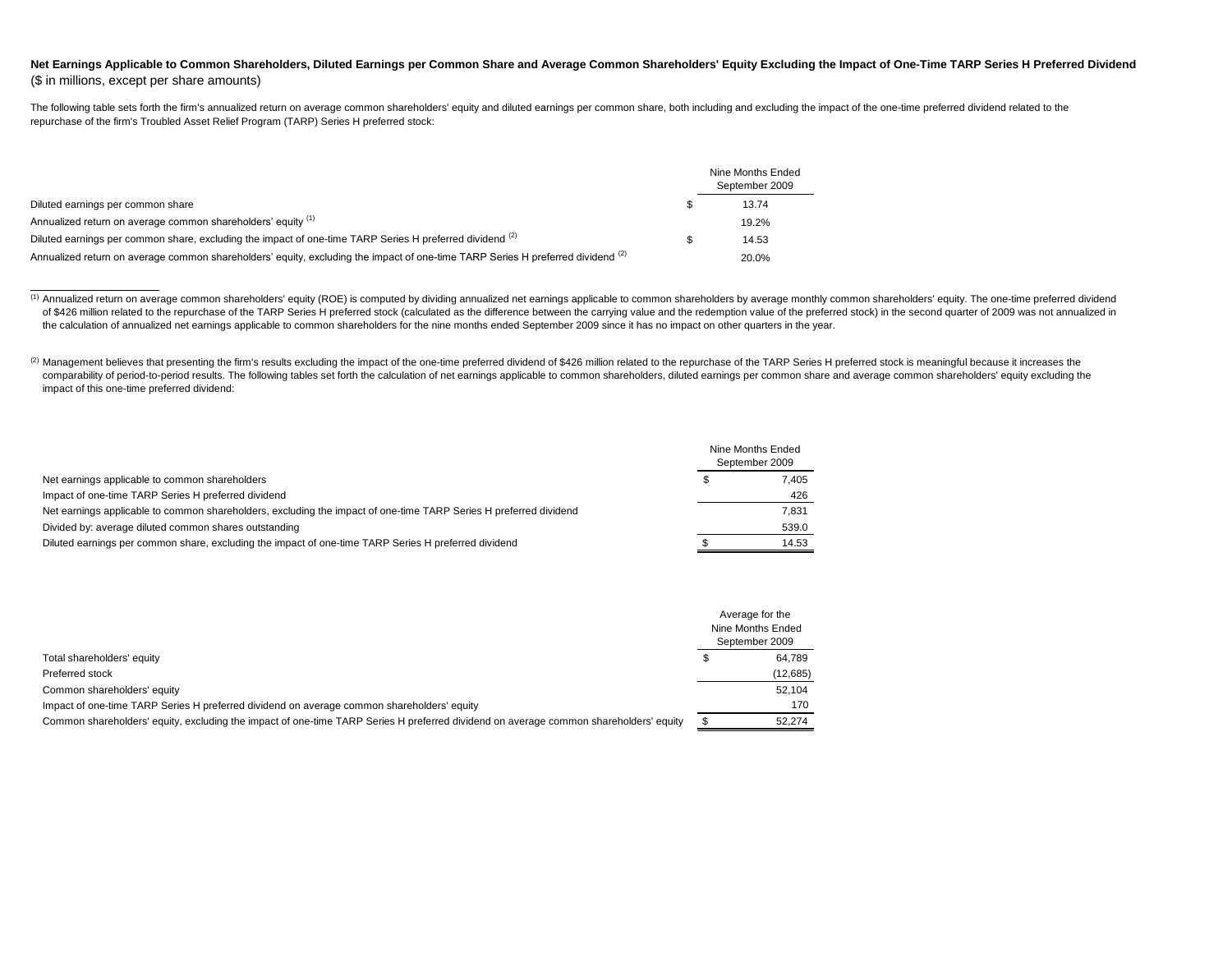## **Adjusted Assets, Tangible Equity Capital, Adjusted Leverage Ratio and Tangible Book Value Per Common Share**

(\$ in millions, except per share amounts)

The following table sets forth information on the firm's assets, shareholders' equity, leverage ratios and book value per common share:

|                                                                                           | As of |                |                  |          |  |            |          |  |               |               |  |  |
|-------------------------------------------------------------------------------------------|-------|----------------|------------------|----------|--|------------|----------|--|---------------|---------------|--|--|
|                                                                                           |       | September 2009 | <b>June 2009</b> |          |  | March 2009 |          |  | November 2008 |               |  |  |
| Total assets                                                                              | \$    | 882,185        | \$               | 889,544  |  | \$         | 925,290  |  | \$            | 884,547       |  |  |
| Adjusted assets <sup>(1)</sup>                                                            |       | 556,229        |                  | 553,021  |  |            | 535,901  |  |               | 528,292       |  |  |
| Total shareholders' equity                                                                |       | 65,354         |                  | 62,813   |  |            | 63,553   |  |               | 64,369        |  |  |
| Tangible equity capital <sup>(2)</sup>                                                    |       | 65,420         |                  | 62,840   |  |            | 63,549   |  |               | 64,317        |  |  |
| Leverage ratio <sup>(3)</sup>                                                             |       | 13.5 $x$       |                  | 14.2 $x$ |  |            | 14.6 $x$ |  |               | $13.7 \times$ |  |  |
| Adjusted leverage ratio <sup>(4)</sup>                                                    |       | $8.5 \times$   |                  | 8.8 x    |  |            | 8.4 x    |  |               | $8.2 \times$  |  |  |
| Common shareholders' equity                                                               | \$    | 58,397         | \$               | 55,856   |  | \$         | 47,046   |  | \$            | 47,898        |  |  |
| Common shareholders' equity, excluding impact of TARP warrant repurchase (5)              |       | 59,497         |                  | N.A.     |  |            | N.A.     |  |               | N.A.          |  |  |
| Tangible common shareholders' equity (5)                                                  |       | 53,463         |                  | 50,883   |  |            | 42,042   |  |               | 42,846        |  |  |
| Tangible common shareholders' equity, excluding impact of TARP warrant repurchase (b)     |       | 54,563         |                  | N.A.     |  |            | N.A.     |  |               | N.A.          |  |  |
| Book value per common share (6)                                                           | \$    | 110.75         | \$               | 106.41   |  | \$         | 98.82    |  | \$            | 98.68         |  |  |
| Book value per common share, excluding impact of TARP warrant repurchase (5) (6)          |       | 112.83         |                  | N.A.     |  |            | N.A.     |  |               | N.A.          |  |  |
| Tangible book value per common share (5) (6)                                              |       | 101.39         |                  | 96.94    |  |            | 88.30    |  |               | 88.27         |  |  |
| Tangible book value per common share, excluding impact of TARP warrant repurchase (5) (6) |       | 103.48         |                  | N.A.     |  |            | N.A.     |  |               | N.A.          |  |  |

<sup>(1)</sup> Adjusted assets excludes (i) low-risk collateralized assets generally associated with the matched book and securities lending businesses and federal funds sold, (ii) cash and securities segregated for regulatory and other purposes and (iii) goodwill and identifiable intangible assets which are deducted when calculating tangible equity capital. The following table sets forth the reconciliation of total assets to adjusted assets:

|                 |                                                                                               | As of          |                          |   |                         |   |                          |    |                          |
|-----------------|-----------------------------------------------------------------------------------------------|----------------|--------------------------|---|-------------------------|---|--------------------------|----|--------------------------|
|                 |                                                                                               | September 2009 |                          |   | June 2009               |   | March 2009               |    | November 2008            |
| Total assets    |                                                                                               | S              | 882,185                  | S | 889,544                 | S | 925,290                  | \$ | 884,547                  |
| Deduct:         | Securities borrowed<br>Securities purchased under agreements to resell and federal funds sold |                | (221, 817)<br>(142, 589) |   | (218, 544)<br>(138,339) |   | (228, 245)<br>(143, 155) |    | (180, 795)<br>(122, 021) |
| Add:            | Trading liabilities, at fair value                                                            |                | 150,383                  |   | 147.297                 |   | 147.221                  |    | 175,972                  |
|                 | Less derivative liabilities                                                                   |                | (64,040)                 |   | (68, 151)               |   | (90, 620)                |    | (117, 695)               |
|                 | Subtotal                                                                                      |                | 86,343                   |   | 79,146                  |   | 56,601                   |    | 58,277                   |
| Deduct:         | Cash and securities segregated for regulatory and other purposes                              |                | (42, 959)                |   | (53, 813)               |   | (69, 586)                |    | (106, 664)               |
|                 | Goodwill and identifiable intangible assets                                                   |                | (4,934)                  |   | (4, 973)                |   | (5,004)                  |    | (5,052)                  |
| Adjusted assets |                                                                                               |                | 556,229                  |   | 553,021                 |   | 535,901                  |    | 528,292                  |